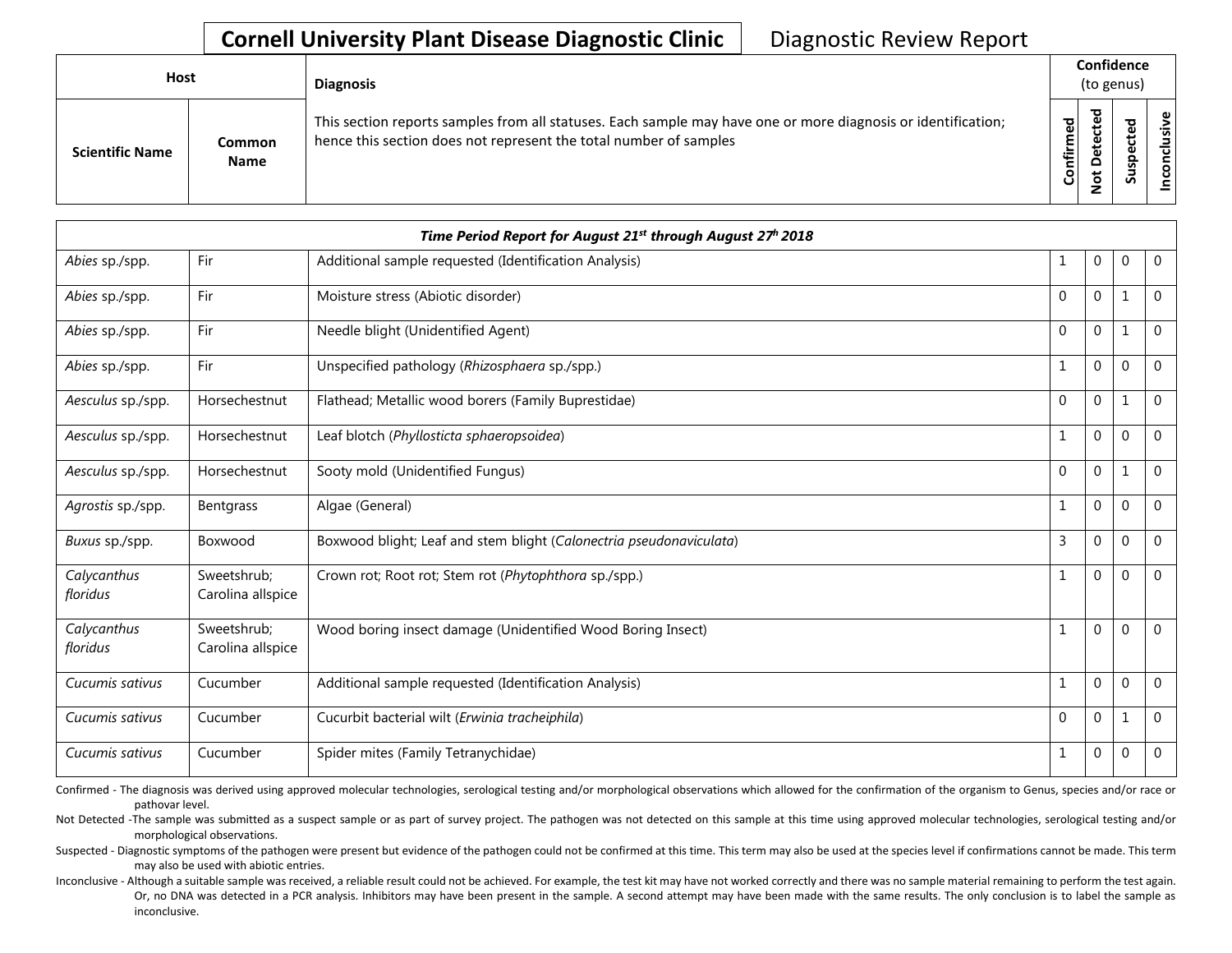## **Cornell University Plant Disease Diagnostic Clinic** | Diagnostic Review Report

| Host                   |                | <b>Diagnosis</b>                                                                                                                                                                   |           | Confidence<br>(to genus) |             |                  |
|------------------------|----------------|------------------------------------------------------------------------------------------------------------------------------------------------------------------------------------|-----------|--------------------------|-------------|------------------|
| <b>Scientific Name</b> | Common<br>Name | This section reports samples from all statuses. Each sample may have one or more diagnosis or identification;<br>hence this section does not represent the total number of samples | Confirmed | ಾ<br>≏                   | s<br>っ<br>n | usive<br>᠊ᠣ<br>g |

| Echinacea sp./spp.         | Coneflower                 | Cucumber mosaic (CMV) (Cucumovirus Cucumber Mosaic Virus)                 | 0              |                | $\theta$       | $\mathbf 0$    |
|----------------------------|----------------------------|---------------------------------------------------------------------------|----------------|----------------|----------------|----------------|
| Echinacea sp./spp.         | Coneflower                 | Fusarium root; Crown rot (Fusarium sp./spp.)                              | $\overline{2}$ | $\overline{0}$ | $\Omega$       | $\overline{0}$ |
| Echinacea sp./spp.         | Coneflower                 | High soil moisture (Abiotic disorder)                                     | $\mathbf 0$    | $\Omega$       | $\overline{2}$ | $\overline{0}$ |
| Echinacea sp./spp.         | Coneflower                 | Impatiens necrotic spot (INSV) (Tospovirus Impatiens Necrotic Spot Virus) | $\mathbf{0}$   |                | $\overline{0}$ | $\mathbf 0$    |
| Echinacea sp./spp.         | Coneflower                 | Potyvirus Group (Potyvirus sp./spp.)                                      | $\mathbf{0}$   | 1              | $\Omega$       | $\overline{0}$ |
| Echinacea sp./spp.         | Coneflower                 | Tobacco mosaic (TMV) (Tobamovirus Tobacco Mosaic Virus)                   | $\mathbf 0$    |                | $\Omega$       | $\Omega$       |
| Echinacea sp./spp.         | Coneflower                 | Tomato spotted wilt (TSWV) (Tospovirus Tomato Spotted Wilt Virus)         | $\mathbf{0}$   |                | $\Omega$       | $\overline{0}$ |
| Echinacea sp./spp.         | Coneflower                 | Unidentified virus (Unidentified Virus)                                   | $\Omega$       | 0              | 1              | $\Omega$       |
| Echinacea sp./spp.         | Coneflower                 | Unspecified pathology (Rhizoctonia sp./spp.)                              | $\overline{2}$ | $\Omega$       | $\theta$       | $\mathbf{0}$   |
| Heliopsis<br>helianthoides | Summer<br>Heliopsis        | Insect damage (Unidentified Insect)                                       | $\Omega$       | $\Omega$       |                | $\Omega$       |
| Heliopsis<br>helianthoides | Summer<br><b>Heliopsis</b> | No pathogen found (Identification Analysis)                               | $\mathbf 1$    | $\Omega$       | $\Omega$       | $\Omega$       |
| Lavandula<br>angustifolia  | English<br>Lavender        | Additional sample requested (Identification Analysis)                     |                | $\Omega$       | $\Omega$       | $\Omega$       |
| Lavandula<br>angustifolia  | English<br>Lavender        | Crown rot; Root rot; Stem rot (Phytophthora sp./spp.)                     | 0              |                | $\Omega$       | $\overline{0}$ |

- Confirmed The diagnosis was derived using approved molecular technologies, serological testing and/or morphological observations which allowed for the confirmation of the organism to Genus, species and/or race or pathovar level.
- Not Detected -The sample was submitted as a suspect sample or as part of survey project. The pathogen was not detected on this sample at this time using approved molecular technologies, serological testing and/or morphological observations.
- Suspected Diagnostic symptoms of the pathogen were present but evidence of the pathogen could not be confirmed at this time. This term may also be used at the species level if confirmations cannot be made. This term may also be used with abiotic entries.
- Inconclusive Although a suitable sample was received, a reliable result could not be achieved. For example, the test kit may have not worked correctly and there was no sample material remaining to perform the test again. Or, no DNA was detected in a PCR analysis. Inhibitors may have been present in the sample. A second attempt may have been made with the same results. The only conclusion is to label the sample as inconclusive.